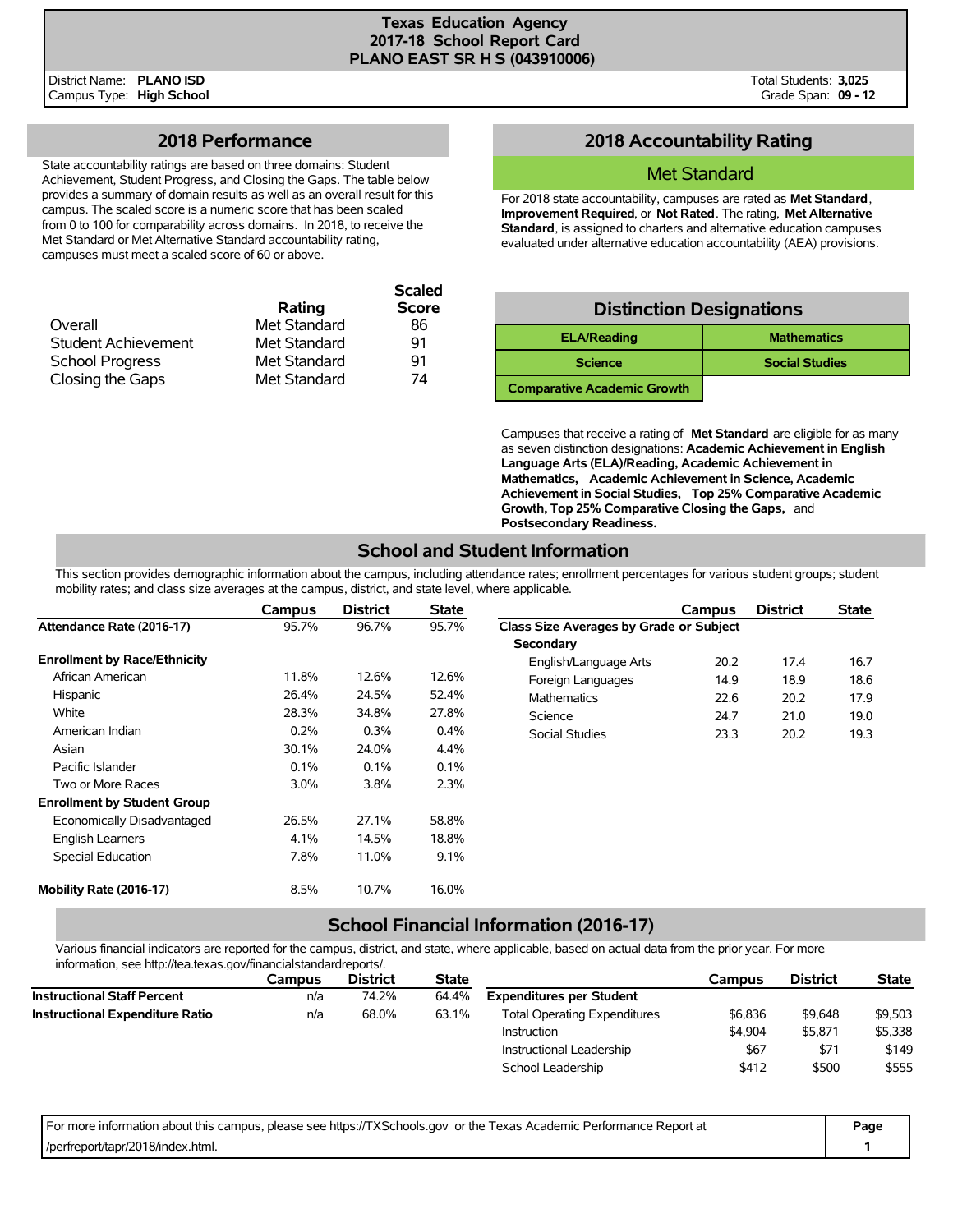# Texas Education Agency **PLANO EAST SR H S (043910006)**

|                                                                                |      |              |                 |         |                          |        |        |                          |        |                          | Two or |        |
|--------------------------------------------------------------------------------|------|--------------|-----------------|---------|--------------------------|--------|--------|--------------------------|--------|--------------------------|--------|--------|
|                                                                                |      |              |                 |         | African                  |        |        | American                 |        | <b>Pacific</b>           | More   | Econ   |
|                                                                                |      | <b>State</b> | <b>District</b> |         | Campus American Hispanic |        | White  | Indian                   | Asian  | <b>Islander</b>          | Races  | Disadv |
| STAAR Performance Rates at Approaches Grade Level or Above (All Grades Tested) |      |              |                 |         |                          |        |        |                          |        |                          |        |        |
| All Subjects                                                                   | 2018 | 77%          | 86%             | 83%     | 78%                      | 62%    | 91%    | $\ast$                   | 97%    | $\ast$                   | 84%    | 64%    |
|                                                                                | 2017 | 75%          | 85%             | 88%     | 85%                      | 74%    | 93%    | $\ast$                   | 97%    | $\ast$                   | 90%    | 77%    |
| Reading                                                                        | 2018 | 74%          | 86%             | 63%     | $\ast$                   | 23%    | 69%    | $\ast$                   | 94%    | $\ast$                   | 52%    | 27%    |
|                                                                                | 2017 | 72%          | 84%             | 72%     | 55%                      | 42%    | 76%    | $\ast$                   | 95%    | $\blacksquare$           | 75%    | 44%    |
| Mathematics                                                                    | 2018 | 81%          | 88%             | $\star$ | $\ast$                   | $\ast$ | $\ast$ | $\overline{a}$           | $\ast$ | $\overline{a}$           | $\ast$ | $\ast$ |
|                                                                                | 2017 | 79%          | 87%             | 61%     | $\ast$                   | $\ast$ | $\ast$ | $\overline{\phantom{a}}$ | 87%    | $\ast$                   | $\ast$ | $\ast$ |
| Science                                                                        | 2018 | 80%          | 87%             | 91%     | $\ast$                   | 58%    | 91%    | $\overline{\phantom{a}}$ | 99%    | $\overline{a}$           | 89%    | 50%    |
|                                                                                | 2017 | 79%          | 87%             | 93%     | $\ast$                   | 67%    | 96%    |                          | 99%    | $\ast$                   | $\ast$ | 80%    |
| Social Studies                                                                 | 2018 | 78%          | 87%             | 94%     | 93%                      | 86%    | 97%    | $\ast$                   | 99%    | $\ast$                   | 100%   | 88%    |
|                                                                                | 2017 | 77%          | 87%             | 96%     | 95%                      | 92%    | 98%    | *                        | 98%    | $\ast$                   | 100%   | 94%    |
| STAAR Performance Rates at Meets Grade Level or Above (All Grades Tested)      |      |              |                 |         |                          |        |        |                          |        |                          |        |        |
| All Subjects                                                                   | 2018 | 48%          | 65%             | 73%     | 64%                      | 43%    | 85%    | *                        | 94%    | $\ast$                   | 78%    | 45%    |
|                                                                                | 2017 | 45%          | 63%             | 73%     | 64%                      | 47%    | 83%    | $\ast$                   | 93%    | $\ast$                   | 85%    | 46%    |
| 2018<br>Reading                                                                |      | 46%          | 65%             | 55%     | $\ast$                   | 12%    | 60%    | $\ast$                   | 91%    | $\ast$                   | 52%    | 13%    |
|                                                                                | 2017 | 44%          | 64%             | 61%     | 36%                      | 19%    | 67%    | $\ast$                   | 93%    | $\overline{a}$           | 70%    | 20%    |
| Mathematics                                                                    | 2018 | 50%          | 64%             | $\star$ | $\ast$                   | $\ast$ | $\ast$ | $\overline{a}$           | $\ast$ | $\overline{a}$           | $\ast$ | $\ast$ |
|                                                                                | 2017 | 46%          | 63%             | 21%     | $\ast$                   | $\ast$ | $\ast$ | $\overline{a}$           | 73%    | $\ast$                   | $\ast$ | $\ast$ |
| Science                                                                        | 2018 | 51%          | 65%             | 86%     | $\ast$                   | 31%    | 84%    | $\overline{\phantom{a}}$ | 99%    | $\overline{\phantom{a}}$ | 89%    | 27%    |
|                                                                                | 2017 | 49%          | 65%             | 84%     | $\ast$                   | 37%    | 88%    |                          | 97%    | $\ast$                   | $\ast$ | 50%    |
| Social Studies                                                                 | 2018 | 53%          | 69%             | 83%     | 81%                      | 65%    | 92%    | $\ast$                   | 94%    | $\ast$                   | 90%    | 68%    |
|                                                                                | 2017 | 49%          | 68%             | 80%     | 75%                      | 65%    | 89%    | *                        | 92%    | $\ast$                   | 94%    | 62%    |
| STAAR Performance Rates at Masters Grade Level (All Grades Tested)             |      |              |                 |         |                          |        |        |                          |        |                          |        |        |
| All Subjects                                                                   | 2018 | 22%          | 37%             | 52%     | 36%                      | 22%    | 63%    | *                        | 74%    | $\ast$                   | 67%    | 23%    |
|                                                                                | 2017 | 20%          | 35%             | 47%     | 28%                      | 21%    | 56%    | *                        | 68%    | $\ast$                   | 62%    | 20%    |
| Reading                                                                        | 2018 | 19%          | 35%             | 33%     | $\ast$                   | 3%     | 34%    | *                        | 60%    | $\ast$                   | 38%    | 4%     |
|                                                                                | 2017 | 19%          | 34%             | 34%     | 9%                       | 5%     | 35%    | $\ast$                   | 57%    | $\overline{a}$           | 55%    | 5%     |
| Mathematics                                                                    | 2018 | 24%          | 40%             | $\star$ | $\ast$                   | $\ast$ | $\ast$ |                          | $\ast$ | L,                       | $\ast$ | $\ast$ |
|                                                                                | 2017 | 22%          | 39%             | 16%     | $\ast$                   | $\ast$ | $\ast$ | $\overline{\phantom{a}}$ | 53%    | $\ast$                   | $\ast$ | $\ast$ |
| Science                                                                        | 2018 | 23%          | 38%             | 74%     | $\ast$                   | 19%    | 72%    | $\overline{a}$           | 86%    | $\overline{\phantom{a}}$ | 78%    | 23%    |
|                                                                                | 2017 | 19%          | 34%             | 71%     | $\ast$                   | 27%    | 76%    | $\overline{\phantom{a}}$ | 82%    | $\ast$                   | $\ast$ | 33%    |
| Social Studies                                                                 | 2018 | 31%          | 49%             | 59%     | 47%                      | 34%    | 70%    | ∗                        | 81%    | $\ast$                   | 81%    | 35%    |
|                                                                                | 2017 | 27%          | 46%             | 51%     | 35%                      | 30%    | 62%    | $\ast$                   | 72%    | $\ast$                   | 64%    | 28%    |
| <b>Academic Growth Score (All Grades Tested)</b>                               |      |              |                 |         |                          |        |        |                          |        |                          |        |        |
| All Subjects                                                                   | 2018 | 69           | 75              | 82      | $\ast$                   | 68     | 95     |                          | 83     |                          | $\ast$ | 67     |
| Reading                                                                        | 2018 | 69           | 74              | 82      | $\ast$                   | 68     | 95     |                          | 83     |                          | $\ast$ | 67     |

For more information about this campus, please see https://TXSchools.gov or the Texas Academic Performance Report at **Page**

/perfreport/tapr/2018/index.html. **2**

'?' Indicates that the data for this item were statistically improbable, or were reported outside a reasonable range. '' Indicates zero observations reported for this group. '\*' Indicates results are masked due to small numbers to protect student confidentiality. Moreover, the this discussed at a reporting is not applicable for this group.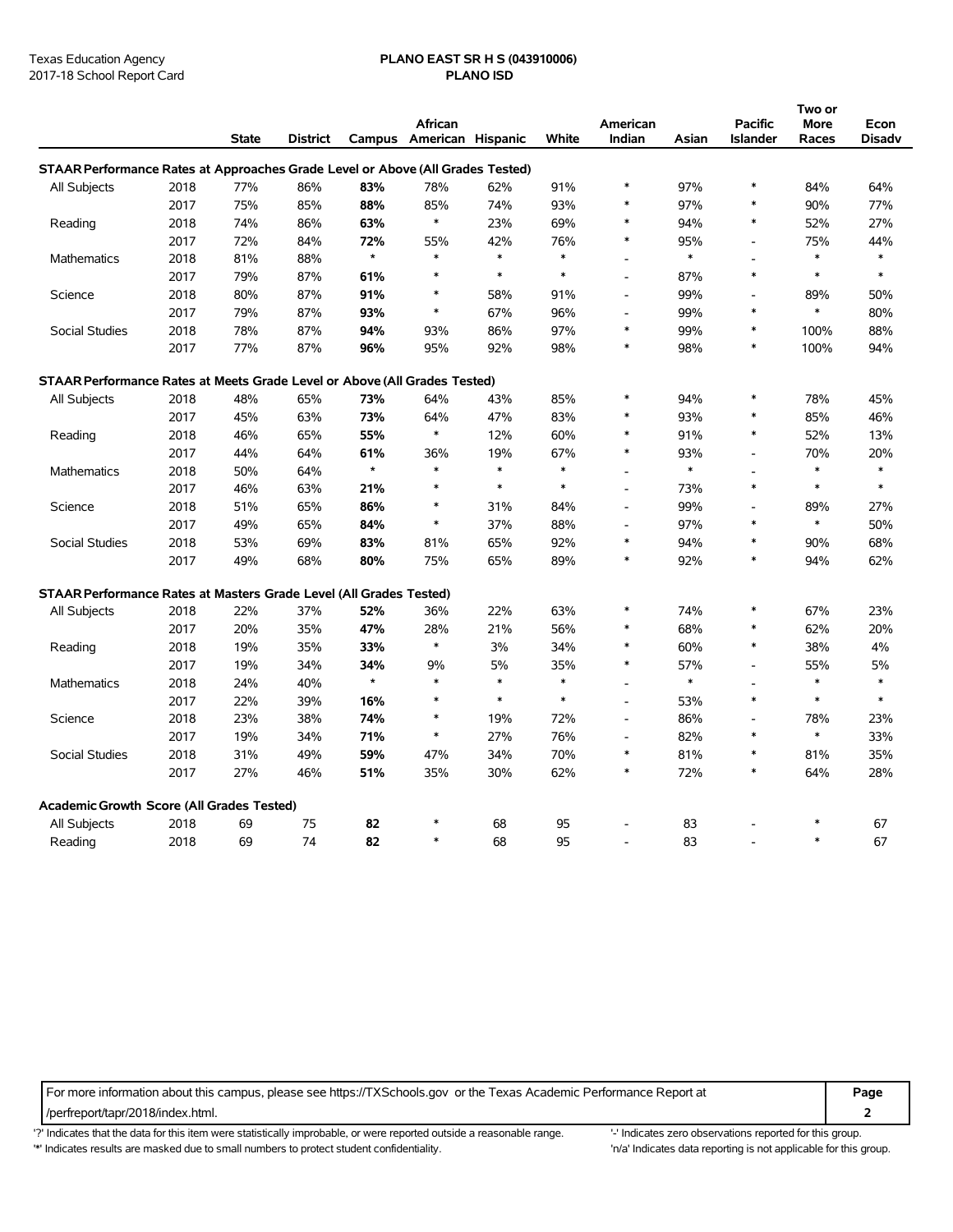# Texas Education Agency **PLANO EAST SR H S (043910006)**

|                                                                         | <b>State</b>   | <b>District</b> |                | African<br>Campus American Hispanic |                | White          | American<br>Indian | Asian          | Pacific<br>Islander | Two or<br>More<br>Races | Econ<br><b>Disadv</b> |
|-------------------------------------------------------------------------|----------------|-----------------|----------------|-------------------------------------|----------------|----------------|--------------------|----------------|---------------------|-------------------------|-----------------------|
| Annual Dropout Rate (Gr 9-12)                                           |                |                 |                |                                     |                |                |                    |                |                     |                         |                       |
| 2016-17                                                                 | 1.9%           | 0.4%            | 0.4%           | 0.3%                                | 0.7%           | 0.6%           | $0.0\%$            | 0.0%           | 0.0%                | 0.0%                    | 0.6%                  |
| 2015-16                                                                 | 2.0%           | 0.5%            | 1.0%           | 0.8%                                | 2.6%           | 0.6%           | 0.0%               | 0.1%           | $\ast$              | 0.0%                    | 1.8%                  |
| 4-Year Longitudinal Rate (Gr 9-12)                                      |                |                 |                |                                     |                |                |                    |                |                     |                         |                       |
| Class of 2017                                                           |                |                 |                |                                     |                |                |                    |                |                     |                         |                       |
| Graduated                                                               | 89.7%          | 96.5%           | 97.1%          | 98.0%                               | 94.9%          | 97.5%          | 100.0%             | 98.2%          | ∗                   | 100.0%                  | 94.8%                 |
| Graduates, TxCHSE, & Cont 94.1%                                         |                | 98.7%           | 99.1%          | 99.3%                               | 97.6%          | 99.5%          | 100.0%             | 100.0%         | $\ast$              | 100.0%                  | 98.3%                 |
| Class of 2016                                                           |                |                 |                |                                     |                |                |                    |                |                     |                         |                       |
| Graduated                                                               | 89.1%          | 95.9%           | 94.9%          | 96.4%                               | 90.4%          | 96.6%          | 100.0%             | 96.7%          | $\ast$              | 100.0%                  | 92.8%                 |
| Graduates, TxCHSE, & Cont 93.8%                                         |                | 98.5%           | 98.4%          | 99.4%                               | 96.1%          | 99.2%          | 100.0%             | 99.6%          | $\ast$              | 100.0%                  | 97.1%                 |
| 5-Year Extended Longitudinal Rate (Gr 9-12)                             |                |                 |                |                                     |                |                |                    |                |                     |                         |                       |
| Class of 2016                                                           |                |                 |                |                                     |                |                | 100.0%             |                | $\ast$              |                         | 96.5%                 |
| Graduated                                                               | 91.6%          | 97.4%           | 97.6%          | 97.6%                               | 96.7%          | 98.1%          |                    | 97.9%          | $\ast$              | 100.0%                  |                       |
| Graduates, TxCHSE, & Cont<br>Class of 2015                              | 93.4%          | 98.6%           | 98.5%          | 98.8%                               | 97.0%          | 98.9%          | 100.0%             | 99.6%          |                     | 100.0%                  | 97.4%                 |
| Graduated                                                               | 91.3%          | 97.4%           | 97.5%          | 96.7%                               | 97.3%          | 96.5%          | ∗                  | 99.6%          | $\ast$              | 100.0%                  | 96.8%                 |
| Graduates, TxCHSE, & Cont 93.3%                                         |                | 98.7%           | 98.9%          | 98.7%                               | 98.5%          | 98.6%          | $\ast$             | 100.0%         | $\ast$              | 100.0%                  | 97.9%                 |
|                                                                         |                |                 |                |                                     |                |                |                    |                |                     |                         |                       |
| 6-Year Extended Longitudinal Rate (Gr 9-12)<br>Class of 2015            |                |                 |                |                                     |                |                |                    |                |                     |                         |                       |
| Graduated                                                               | 91.8%          | 97.7%           | 97.9%          | 97.3%                               | 97.6%          | 97.0%          | ∗                  | 99.6%          | $\ast$              | 100.0%                  | 96.6%                 |
| Graduates, TxCHSE, & Cont 93.3%                                         |                | 98.7%           | 98.9%          | 98.7%                               | 98.5%          | 98.6%          | $\ast$             | 100.0%         | $\ast$              | 100.0%                  | 97.9%                 |
| Class of 2014                                                           |                |                 |                |                                     |                |                |                    |                |                     |                         |                       |
| Graduated                                                               | 90.9%          | 97.5%           | 98.3%          | 97.0%                               | 97.6%          | 98.5%          | ∗                  | 99.3%          | $\ast$              | 100.0%                  | 96.9%                 |
| Graduates, TxCHSE, & Cont 92.8%                                         |                | 98.4%           | 98.7%          | 97.5%                               | 97.6%          | 99.1%          | $\ast$             | 100.0%         | $\ast$              | 100.0%                  | 97.3%                 |
| 4-Year Federal Graduation Rate Without Exclusions (Gr 9-12)             |                |                 |                |                                     |                |                |                    |                |                     |                         |                       |
| Class of 2017                                                           | 89.7%          | 96.1%           | 96.5%          | 97.3%                               | 93.5%          | 97.5%          | 100.0%             | 97.8%          | $\ast$              | 100.0%                  | 94.0%                 |
| Class of 2016                                                           | 89.1%          | 95.4%           | 94.1%          | 94.7%                               | 88.8%          | 96.3%          | 100.0%             | 96.7%          | ∗                   | 100.0%                  | 91.8%                 |
| RHSP/DAP Graduates (Longitudinal Rate)                                  |                |                 |                |                                     |                |                |                    |                |                     |                         |                       |
| Class of 2017                                                           | 88.5%          | 84.0%           | 80.7%          | 70.3%                               | 67.7%          | 86.0%          | $\ast$             | 92.5%          | $\ast$              | 83.3%                   | 65.0%                 |
| Class of 2016                                                           | 87.4%          | 83.1%           | 78.5%          | 72.1%                               | 60.7%          | 86.8%          | 80.0%              | 91.7%          | $\ast$              | 88.5%                   | 58.4%                 |
|                                                                         |                |                 |                |                                     |                |                |                    |                |                     |                         |                       |
| RHSP/DAP/FHSP-E/FHSP-DLA Graduates (Longitudinal Rate)<br>Class of 2017 | 85.9%          | 81.8%           | 80.8%          | 72.6%                               | 67.7%          | 86.7%          | 60.0%              | 91.8%          |                     | 85.3%                   | 66.1%                 |
| Class of 2016                                                           | 85.1%          | 82.1%           | 79.8%          | 73.1%                               | 63.9%          | 87.4%          | 80.0%              | 92.2%          | ∗                   | 89.7%                   | 60.5%                 |
|                                                                         |                |                 |                |                                     |                |                |                    |                |                     |                         |                       |
| College, Career, and Military Ready (Annual Graduates)                  |                |                 |                |                                     |                |                |                    |                |                     |                         |                       |
| 2016-17                                                                 | 54.2%          | 70.7%           | 65.3%          | 50.7%                               | 40.1%          | 74.1%          | 40.0%              | 90.4%          | $\ast$              | 80.3%                   | 42.6%                 |
| <b>SAT/ACT Results (Annual Graduates)</b>                               |                |                 |                |                                     |                |                |                    |                |                     |                         |                       |
| Tested                                                                  |                |                 |                |                                     |                |                |                    |                | $\ast$              |                         |                       |
| Class of 2017<br>Class of 2016                                          | 73.5%<br>71.6% | 76.3%<br>75.7%  | 70.0%<br>68.2% | 73.5%<br>69.7%                      | 45.7%<br>37.5% | 74.4%<br>78.0% | 60.0%<br>100.0%    | 91.3%<br>92.9% | $\ast$              | 69.7%<br>71.9%          | 49.9%<br>42.3%        |
|                                                                         |                |                 |                |                                     |                |                |                    |                |                     |                         |                       |
| Average SAT Score<br>Class of 2017                                      | 1019           | 1216            | 1192           | 1061                                | 1048           | 1215           | ∗                  | 1309           | $\ast$              | 1223                    | 1061                  |
| Class of 2016                                                           | 1375           | 1668            | 1644           | 1440                                | 1491           | 1695           | ∗                  | 1771           | $\ast$              | 1616                    | 1440                  |
| Average ACT Score                                                       |                |                 |                |                                     |                |                |                    |                |                     |                         |                       |
| Class of 2017                                                           | 20.3           | 25.4            | 24.9           | 20.8                                | 20.5           | 25.9           | $\ast$             | 27.6           | ∗                   | 25.4                    | 20.4                  |
| Class of 2016                                                           | 20.3           | 25.6            | 25.4           | 21.3                                | 22.7           | 26.0           | ∗                  | 27.7           | ∗                   | 23.9                    | 21.7                  |
|                                                                         |                |                 |                |                                     |                |                |                    |                |                     |                         |                       |

For more information about this campus, please see https://TXSchools.gov or the Texas Academic Performance Report at **Page** /perfreport/tapr/2018/index.html. **3**

'?' Indicates that the data for this item were statistically improbable, or were reported outside a reasonable range. "Indicates zero observations reported for this group.

'\*' Indicates results are masked due to small numbers to protect student confidentiality. 
"n/a' Indicates data reporting is not applicable for this group.